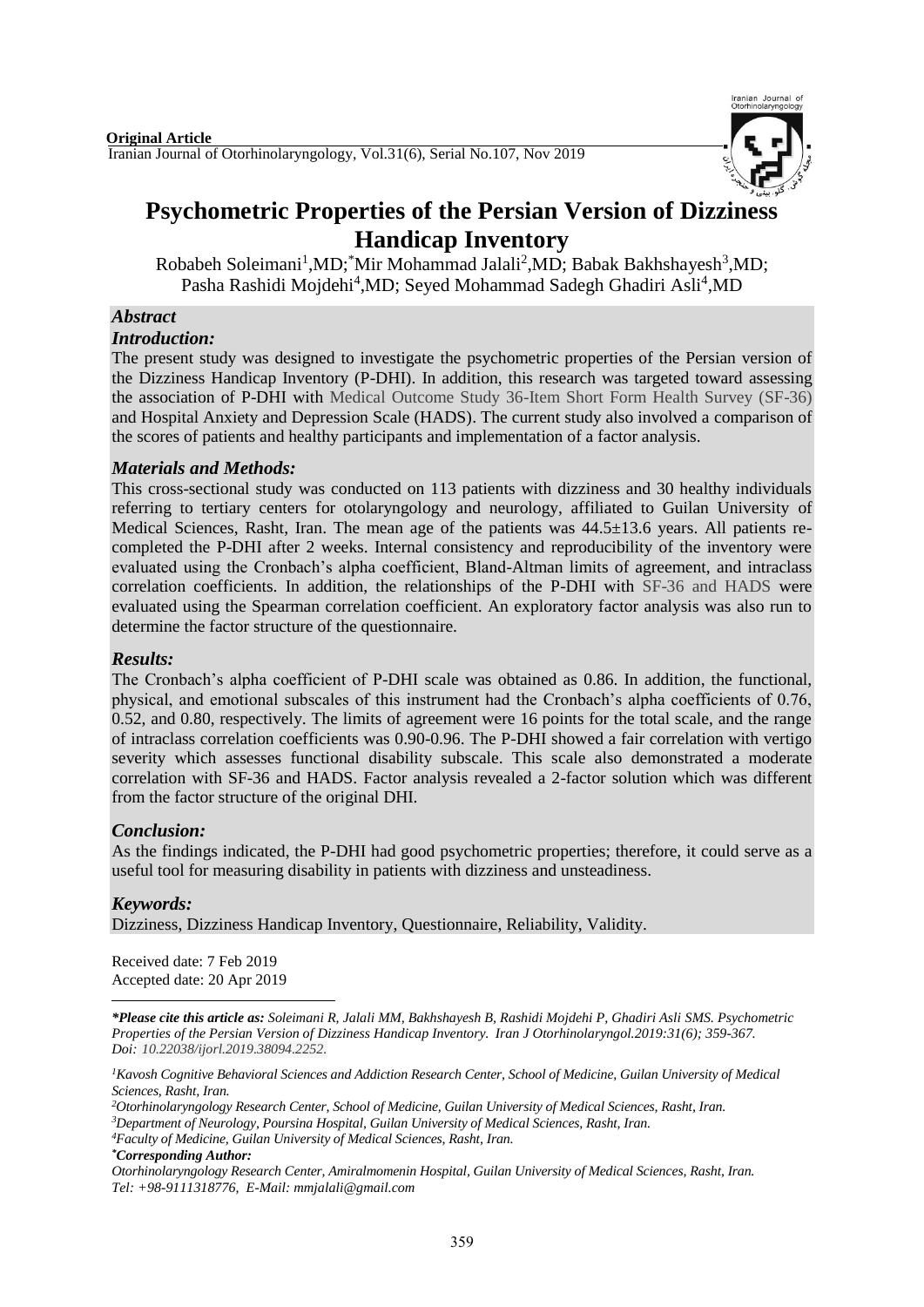# *Introduction*

Vertigo is a frequent and highly uncomfortable complaint. Vestibular disorders account for about one-fourth of cases suffering from this condition. Vertigo can be severe enough to affect patients' occupational performance or daily activities (1). Hansson proposed vestibular rehabilitation as a valuable treatment for these patients (2). Researchers used several outcome measures (e.g., vestibular-ocular reflex, balance performance, and performance on computerized dynamic posturography or functional ability) to evaluate the handicapping effects of dizziness on the quality of life. However, none of these tests reflect the real impact of dizziness on patients' activities.

Jacobson and Newman developed the Dizziness Handicap Inventory (DHI) to assess the impact of vestibular vertigo/dizziness on the quality of life and measure the results of vestibular rehabilitation therapy (3). So far, the DHI has been translated into different languages, and its psychometric properties have been evaluated in different populations. In Iran, this questionnaire was translated by Jafarzadeh et al. (4), performing a study on patients with dizziness aged 18-70 years. It was shown that the Persian version of DHI (P-DHI) had good face and content validities. The total scale, along with its subscales, had the Cronbach's alpha coefficient range of 0.79-0.90.

The primary aim of the present study was to evaluate the validity and reliability of the P-DHI and examine its dimensions using an exploratory factor analysis.

To assess the disability and feelings of anxiety and depression, we evaluated the association of DHI, original subscale, and retained factors in our factor analysis with functional disability and several generic questionnaires. The secondary aim was to compare the P-DHI scores between subjects with and without vertigo.

# *Materials and Methods*

# *Study population*

Patients who had dizziness for at least one month were recruited from the Otorhinolaryngology Clinic of Amiralmomenin Hospital and Neurology Clinic of Poursina Hospital, affiliated to Guilan University of Medical Sciences, Rasht, Iran, between May

2016 and August 2018. The inclusion criteria were: 1) age of 18-75 years, 2) ability to walk, 3) ability to perform at least 50% of daily activities, and 4) fluency in speaking Persian. On the other hand, the patients with dizziness due to cardiopulmonary, musculoskeletal, or psychiatric disorders were excluded from the study.

Healthy participants were selected from family members and health care staff. In line with research ethics principle, informed consent was obtained from all included subjects. In addition, the study protocol was approved by the Ethical Committee of Guilan University of Medical Sciences. All procedures were also performed in accordance with the principles of the Helsinki Declaration. A total of 113 patients (i.e., 48 males and 65 females; mean age: 44.5±11.3 years) met the inclusion criteria and participated in the investigation at the first and second examinations (after 2 weeks).

In addition, 30 healthy subjects (i.e., 16 males and 14 females; mean age: 43.8±9.9 years) underwent only the first examination. Out of the included patients, 50, 37, and 26 subjects had a peripheral vestibular disorder, a central vestibular pathology, and signs/symptoms of both sites classified as a mixed syndrome, respectively. In addition to comprehensive history taking, a neuro-otological examination and laboratory tests were performed. Laboratory tests consisted of audiometry, tympanometry, acoustic reflex, and video nystagmography.

# *Procedure*

# *Dizziness Handicap Inventory*

The original DHIis a 25-item questionnaire evaluating patient's physical, functional, and emotional limitations. Each item has three responses of yes (4 points), sometimes (2 points), or no (0 point). The range of DHI score is from 0 (no disability) to 100 (severe disability) (3). The Persian version of the DHI was prepared using the back-translation method. Two independent medical experts with very good knowledge in English translated the original version in Persian, and then reached a consensus on the final translated version. Then, two independent translators that were unfamiliar with the original DHI retranslated the Persian version of DHI. Ten patients with complaints of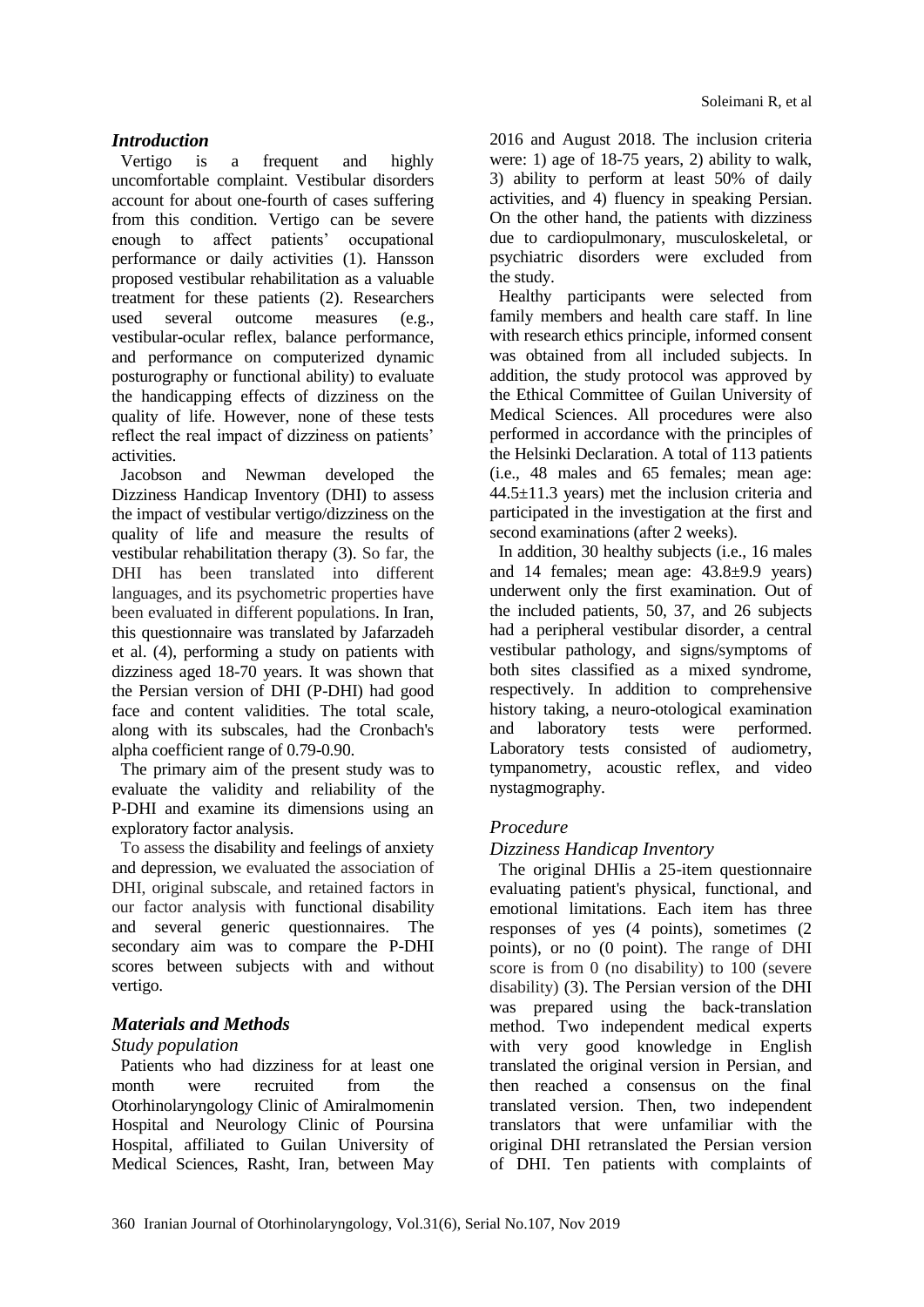Psychometric Properties of the Persian Version of DHI

dizziness filled out the pre-final Persian version of DHI questionnaire. They comprehended all the items and found no difficulty in understanding and answering the questions.

#### *Perception of dizziness or instability*

The patients were asked to display their sensation of dizziness or instability at the time of evaluation on a visual analog scale (VAS). This scale consisted of a straight line, measuring 100 mm, where 0 represented the absence of symptoms and 100 signified their highest perception of symptoms.

### *Modified Berg Balance Scale*

The Modified Berg Balance Scale (mBBS) was used to assess balance condition in the participants. Two items, related to static sitting and standing balance, were omitted from the original tool. The mBBS comprises 12 balance-related tasks. Each task is given a score range of 0 (unable) to 4 (independent) (5).Clinicians apply the mBBS to evaluate the different stages of rehabilitation in patients with acute or chronic balance problems. The mBBS has been established as a valid tool to estimate balance condition in younger or older patients of both genders.

# *Iranian Medical Outcome Study 36-Item Short Form Health Survey*

The interval level scoring for all eight scales ranges from 0 (for worse health status) to 100 (for the best possible health status as measured by the questionnaire). The Iranian version of the SF-36 comprises 36 items covering eight health-related concepts, including physical functioning, role physical, body pain, general health, vitality, social function, role emotional, and mental health. Each scale is scored individually within a score range of 0 (for poor health) to 100 (for better health) (6). The total score is estimated by averaging the scores of eight scales.

# *Hospital Anxiety and Depression Scale*

This 14-item questionnaire comprises two subscales which assess the non-somatic symptoms of anxiety (HADS-A) and depression (HADS-D). Each item of the questionnaire is rated from 0 to 3. The two subscales had a score range of 0 (no sign of anxiety or depression) to 21 (maximum level of anxiety or depression). A score of 11 or greater is indicative of probable anxiety or depression (7).

### *Statistical analysis*

A sample size with a minimum of 100 subjects is required for studies investigating the psychometric properties of questionnaires by means of factor analysis. In addition, and a sample size of 50 is considered adequate for determining test-retest reliability (8). We assessed the frequency of floor and ceiling effects; in this regard, the questionnaires were considered standard when the frequency of floor or ceiling effects was less than 15% (9).The validation of a questionnaire requires checking the metric characteristics, including internal consistency, test-retest reliability, and construct validity (10).

The Bland and Altman method was used to assess absolute agreement between the first and second administration of the P-DHI (11). For high repeatability, 95% of the difference scores should fall within  $\pm 2$  standard deviations of the zero difference score. Moreover, the associations of the P-DHI factors with the SF-36, HADS, VAS, and other physical examination results were estimated. Spearman's correlations were interpreted according to the Domholdt. In this respect, 0.00-0.25, 0.26-0.49, 0.50-0.69, 0.70- 0.89, and 0.90-1.00 were suggestive of very weak, weak, moderate, strong, and very strong correlations, respectively (12).

Furthermore, the construct validity of the P-DHI was examined using explanatory factor analyses with principal component analysis (PCA) and varimax rotation. The suitability of the sample was evaluated by means of the Bartlett test of sphericity.

The value for this test was less than 0.001  $(\chi^2 = 1565, df = 300)$ , indicating that correlations in the dataset are appropriate for factor analysis. In addition, sampling adequacy was assessed using the Kaiser-Meyer-Olkin (KMO) measurement.

The KMO ranges from 0 to 1.0, and the overall KMO must be 0.60 or higher to perform factor analysis. In this study, the KMO value was estimated at 0.77. The number of factors to be extracted is an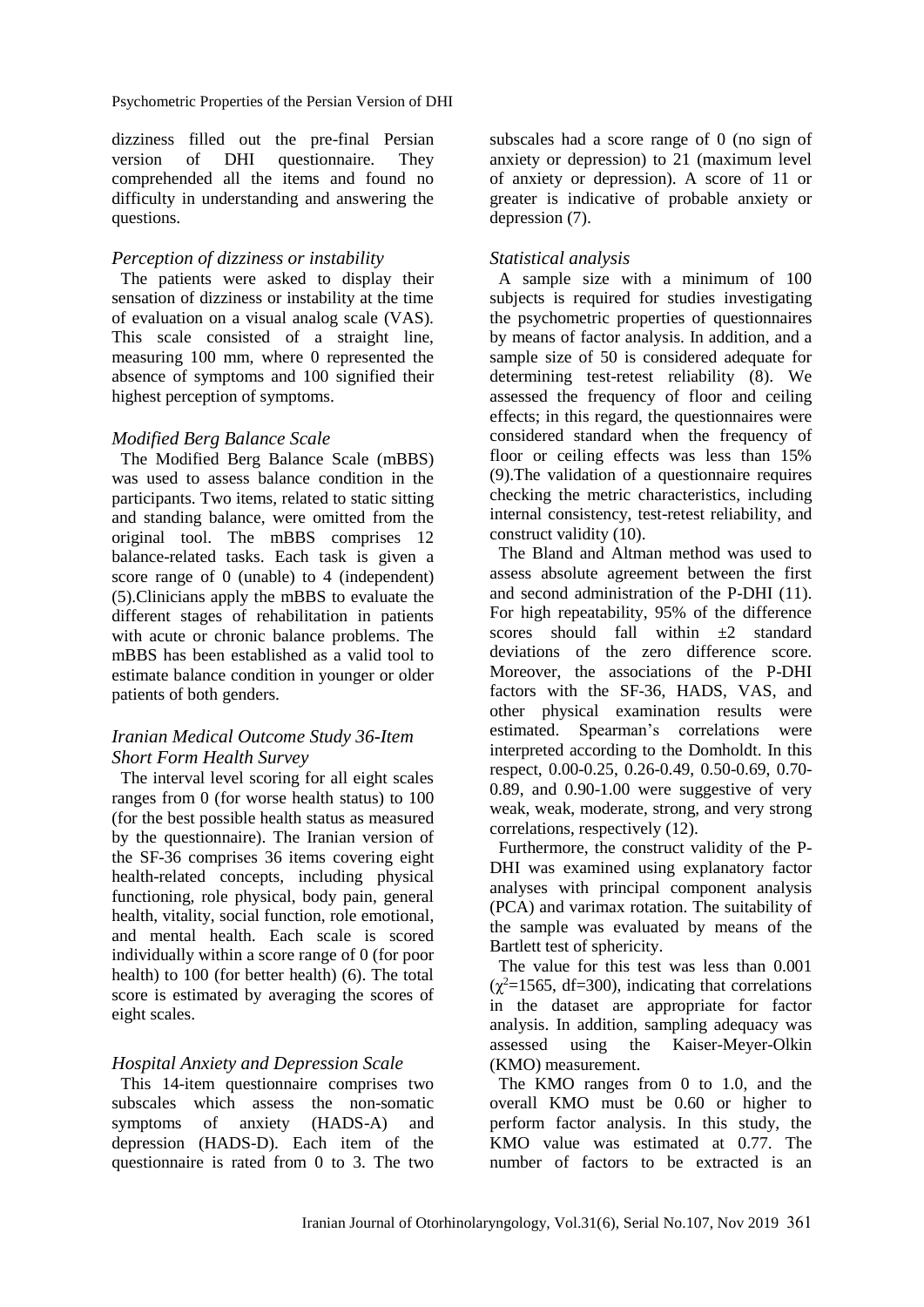important decision in a factor analysis. In this study, we used a parallel analysis and the eigenvalue one test (>1) or Kaiser criterion. Since factor analysis is an exploratory technique, it is recommended to consider these techniques as suggestions. Analyses should be run with more and fewer factors (13). We retained items if they had loadings greater than 0.40. No more than 50% of the residuals should be greater than 0.05 (14).

Since items of the DHI are categorical, categorical PCA (CATPCA) was performed in order to confirm the dimensional structure. Original variables that had the component loadings of ≥0.70 across the selected principal components were selected. The internal consistency of the retained factors was investigated by estimating Cronbach's alpha coefficients and corrected item-total correlations (CI-TCs). All analyses were performed using the SPSS (version 21.0) and STATA (version 13.0).

#### *Results*

#### *Study population*

A total of 113 patients with a mean age of 44.5±13.6 years participated in this study (Table 1). None of the participants obtained a score of less than 16 or more than 72 in the questionnaire. The mean total score was 33.2, and in the majority of the participants (74.3%), the impact of dizziness was considered moderate. The mean scores for physical, functional, and emotional subscales were 15.1 (0-28), 13.9(0-36), and 4.2 (0-36),respectively. As indicated, the score was higher for the physical domain than for the emotional and functional domains. A comparative study was conducted on the scores of P-DHI and its subscales in the dizzy patients and 30 healthy controls. The results of Mann-Whitney U tests showed significantly higher scores in the patient group (P<0.001). This finding indicated that the P-DHI had strong reliability in the patients with dizziness.

#### *Internal consistency*

The Cronbach'salpha coefficient of the total scale (r=0.86) showed that the P-DHI have excellent internal consistency in the Iranian population. The coefficients of the functional, physical, and emotional subscales were estimated at 0.76, 0.52, and 0.80, respectively.

There was a strong positive correlation between the total P-DHI score and its subscales  $(r>0.75)$ . The values of the CI-TC coefficients ranged from 0.24 to 0.75 with the lowest and highest values belonging to items P11 and E9/E23, respectively. All CI-TC values were higher than the recommended value of 0.20 (15).

#### *Test-retest reliability*

We administrated the questionnaire again averagely 13.1 days later. The results of repeatability coefficients for the total scale and its subscales showed that 96.0%, 97.0%, 93.1%, and 90.1% of the differences for the functional, physical, and emotional subscales were between 2 standard deviations, respectively.

The analysis of the test-retest reliability was accomplished using the interclass correlation coefficient (ICC). The results showed a high degree of ICC in the total score and all subscale scores of the Persian version of DHI (all ICCs>0.90). The plot of the difference of paired variables versus their average of the P-DHI scores in the first and second tests (Bland-Altman plot) showed no measurement error (Fig.1).



**Fig 1:** Bland–Altman plot which compared differences between the P-DHI scores at test and retest. Pitman's test of difference in variance was insignificant ( $P = 0.21$ ).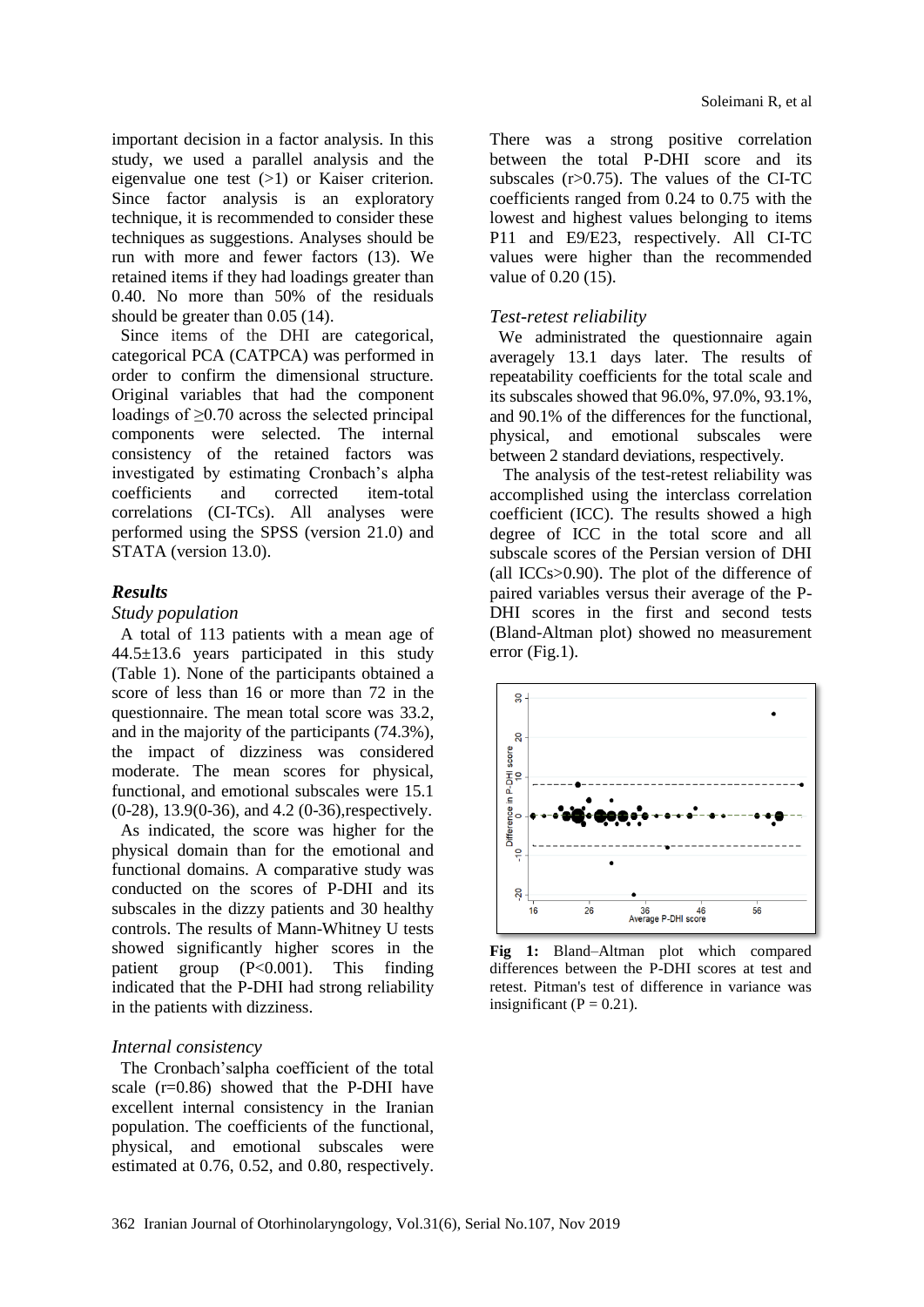Psychometric Properties of the Persian Version of DHI

**Table 1:** Baseline characteristics of the study population

| <b>Characteristics of the participants</b>                                                                                                                 | Patients $(n=113)$                                                   | Healthy $(n=30)$                                                  |
|------------------------------------------------------------------------------------------------------------------------------------------------------------|----------------------------------------------------------------------|-------------------------------------------------------------------|
| Age (mean $\pm SD$ ) (y)                                                                                                                                   | $44.5 \pm 11.3$                                                      | $43.8+9.9$                                                        |
| Gender $n$ $(\%)$<br>Male<br>Female<br>Speech Reception Threshold (mean±SD) (dB)                                                                           | 48 (42.5)<br>65 (57.5)<br>26.0(13.9)                                 | 16(53.3)<br>14(46.7)<br>22.0(9.7)                                 |
| Groups of diagnosis $n$ (%)<br>Peripheral<br>Central<br>Mixed<br>Duration of dizziness (mean $\pm SD$ )                                                    | 50(44.3)<br>37(32.7)<br>26(23.0)<br>$8.0 \pm 8.5$                    |                                                                   |
| Level of disability $n$ $(\%)$<br>Mild $(40)$<br>Moderate $(40-70)$<br>Severe $(>70$<br>The Persian version of DHI                                         | 23(20.4)<br>84 (74.3)<br>6(5.3)                                      |                                                                   |
| Total (mean $\pm SD$ )<br>Physical subscale (mean $\pm SD$ )<br>Functional subscale (mean $\pm SD$ )<br>Emotional subscale (mean $\pm SD$ )<br><b>HADS</b> | $33.2 \pm 12.8$<br>$15.1 \pm 3.9$<br>$13.9 \pm 6.2$<br>$4.2 \pm 5.2$ | $15.8 \pm 3.6$<br>$8.3 \pm 3.7$<br>$4.9 \pm 2.8$<br>$2.6 \pm 1.3$ |
| Total (mean $\pm SD$ )<br>Anxiety subscale (mean $\pm SD$ )<br>Depression subscale (mean±SD)<br>mBBS (mean $\pm$ SD)                                       | $9.5 \pm 3.4$<br>$3.5 \pm 3.0$<br>$5.9 \pm 3.8$<br>$6.5 \pm 5.3$     | $1.8 \pm 1.5$<br>$0.5 \pm 0.6$<br>$1.3 \pm 2.3$<br>$1.9 \pm 2.4$  |
| $SF 36 (mean \pm SD)$                                                                                                                                      | $70.3 \pm 11.3$                                                      | $87.7 \pm 7.0$                                                    |

DHI: Dizziness Handicap Inventory, HADS: Hospital Anxiety and Depression Scale, mBBS: Modified Berg Balance Scale, SF-36: SF-36: Medical Outcome Study 36-Item Short Form Health Survey

#### *Construct validity*

To estimate the construct validity of the P-DHI, we examined Pearson correlation between total P-DHI score and its subscales with several measures. The mean VAS for vertigo severity was obtained as  $45.9 \pm 15.5$ . In 42 cases (41.6%), VAS was higher than 50. There was a weak correlation  $(r=0.44; P<0.01)$  between the P-DHI and the vertigo severity. The Kruskal-Wallis ANOVA with the three levels of vertigo severity showed the significant relationship of self-reported disability and the P-DHI total score  $(P=0.02)$ , as well as the functional and emotional subscales  $(P=0.004$  and  $P=0.006$ , respectively). The association of P-DHI with SF-36 and HADS was clearly higher than 0.60 and moderate. The mean score of the SF-36 was estimated at 70.3 (range: 30.3-87.8). Pearson correlations of the total and subscale scores of the P-DHI with the eight scales of the SF-36 were consistent. Among the P-DHI subscales, the functional scale showed a better association with all the SF-36 subscales. The anxiety and depression subscales of the HADS had a score range of 0-26 (mean=9.5). The results showed probable anxiety and depression in 3 (2.7%) and 15 cases (13.3%), respectively.

The results of the Mann-Whitney U test revealed a significantly higher score of P-DHI in the participants with probable anxiety or depression  $(P=0.03$  and  $P<0.01$ , respectively). As shown in Table 2, there was a direct and

moderate correlation between total P-DHI and the mBBS score, as well as the P-DHI subscales and the mBBS score (r=0.66 and *r* range=0.42-0.67, respectively).

#### *Internal validity-factor analysis*

An exploratory factor analysis was run to evaluate the internal validity of the questionnaire. The Guttman-Kaiser Criterion showed a 6-factor solution, which explained 74.0% of the variance. Because 4 loaded factors had less than 3 items, further investigation was not considered. The parallel analysis using Horn's criterion indicated that two components should be retained (Fig. 2). Furthermore, the screeplot indicated 2- and 3-factor solutions.



**Fig2:** The results of the parallel analysis of a PCA. Nonretained components are marked with a hollow circle on the adjusted eigenvalues curve.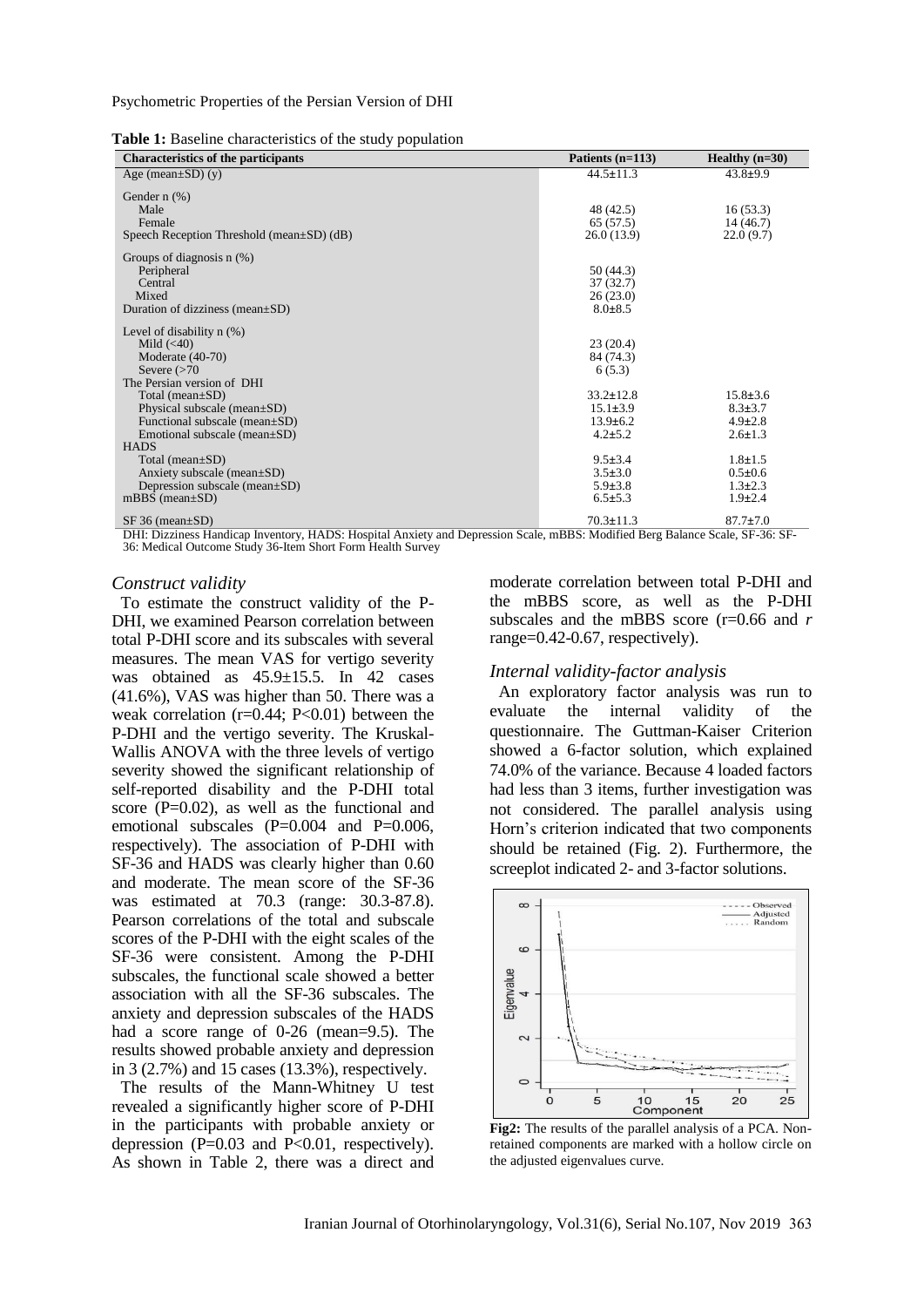| <b>Subscale</b> | <b>Item</b>                                   | <b>Three-factor solution</b> |                | <b>Two-factor solution</b> |              |                |
|-----------------|-----------------------------------------------|------------------------------|----------------|----------------------------|--------------|----------------|
|                 |                                               | $\mathbf{1}$                 | $\overline{2}$ | 3                          | $\mathbf{1}$ | $\overline{2}$ |
| P <sub>1</sub>  | Looking up                                    | 0.51                         |                |                            | 0.53         |                |
| E2              | Feeling frustrated                            |                              |                | 0.50                       | 0.51         |                |
| F <sub>3</sub>  | Restricted business or recreational travel    | 0.71                         |                |                            | $0.71*$      |                |
| P <sub>4</sub>  | Walking down a supermarket aisle              | 0.68                         |                |                            | 0.70         |                |
| F <sub>5</sub>  | Getting into or out of bed                    |                              | 0.91           |                            |              | $0.91*$        |
| F <sub>6</sub>  | Restricted participation in social activities |                              | 0.57           |                            |              | 0.59           |
| F7              | Difficulties in reading                       | 0.54                         |                |                            | 0.54         |                |
| P <sub>8</sub>  | Ambitious activities, sports, and dancing     |                              | 0.90           |                            |              | $0.90*$        |
| E <sub>9</sub>  | Afraid of leaving home alone                  | 0.78                         |                |                            | $0.78*$      |                |
| E10             | Embarrassed in front of others                |                              |                | 0.62                       | 0.36         |                |
| P <sub>11</sub> | Quick head movements                          |                              | 0.89           |                            |              | 0.90           |
| F12             | Avoid heights                                 |                              | 0.68           |                            |              | 0.69           |
| P13             | Turning over in bed                           |                              | 0.93           |                            |              | 0.93           |
| F14             | Strenuous housework or yard work              |                              | 0.75           |                            |              | $0.77*$        |
| E15             | Afraid people think you are intoxicated       |                              |                | 0.26                       | $-0.14$      |                |
| F <sub>16</sub> | Go for a walk by yourself                     | 0.82                         |                |                            | $0.80*$      |                |
| P17             | Walking down a sidewalk                       | 0.87                         |                |                            | $0.87*$      |                |
| E18             | Difficult to concentrate                      | 0.80                         |                |                            | $0.79*$      |                |
| F <sub>19</sub> | Walking around the house in the dark          | 0.61                         |                |                            | 0.56         |                |
| E20             | Afraid to stay at home alone                  | 0.74                         |                |                            | $0.71*$      |                |
| E21             | Feeling handicapped                           | 0.69                         |                |                            | 0.67         |                |
| E22             | Stressed relationships with family/friends    | 0.55                         |                |                            | 0.56         |                |
| E23             | Depressed                                     | 0.82                         |                |                            | $0.82*$      |                |
| F24             | Job or household activities                   | 0.53                         |                |                            | 0.50         |                |
| P <sub>25</sub> | Bending over                                  |                              | 0.79           |                            |              | 0.80           |

**Table 2:** Results of the principal component analysis of the 25 items of the Persian version of the Dizziness Handicap Inventory

Asterisk indicates component loadings with values of  $\geq 0.70$  in CATPCA.

#### *Three-factor solution*

The 3-factor solution accounted for 60.5% of the variance. The eigenvalues for the first to third factors were 9.8, 3.9, and 1.4, respectively. The evaluation of the fit of the model showed 115 (38.0%) non-redundant residuals. The range of the communality values was about 0.7. A total of 14 items were loaded on the first factor. The factor loadings of 10 out of 14 were greater than 0.6 (Table.3). Six and five items belonged to the original emotional and functional subscales, respectively. It seemed that the first factor reflects "the effect of dizziness and unsteadiness on emotion". The moderate associations of this factor with vertigo severity  $(r=0.52)$ , the mBBS score  $(r=0.57)$ , and especially the HADS-Depression subscale

(r=0.71) confirmed our proposed description. The second factor contained 8 items, all of which had a factor loading of  $> 0.6$  (Table.3). This factor revealed the physical and functional disability. The third item was loaded on the third factor. However, factor loadings greater than 0.6 were observed only in one item. The Cronbach's alpha value of the third factor was obtained as 0.17 which was less than the commonly accepted minimal standards of 0.7. There was only a fair association between the third factor and the items assessing the quality of life (Table.2). The weak to fair correlation could be explained by a limited number of items in the third factor. However, there liability of this factor was doubtful.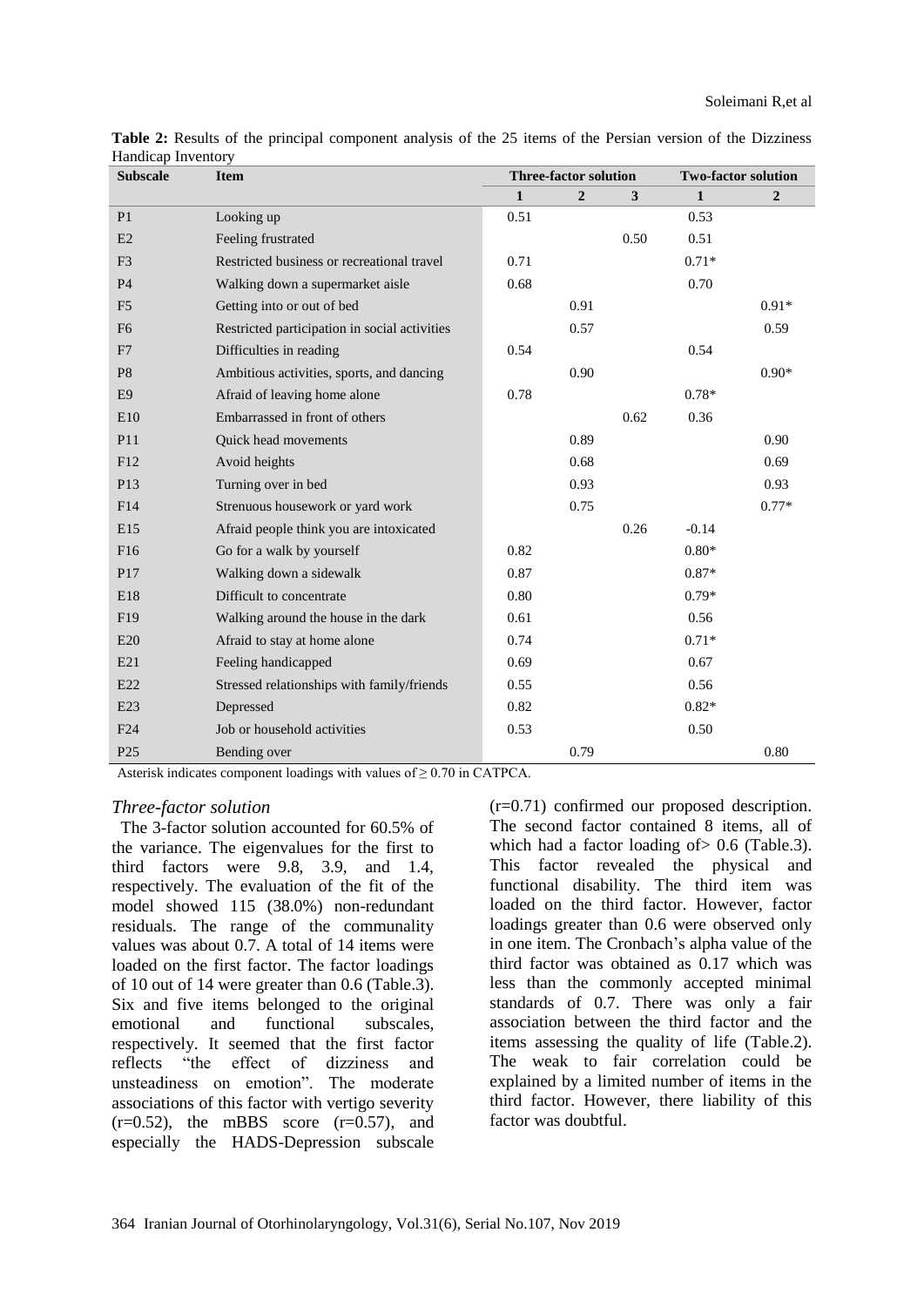Psychometric properties of the Persian version of DHI

|                     | <b>Duration of</b><br>vertigo (mo) | <b>Vertigo</b><br>severity | <b>Berg</b><br>score | SF-36<br>score | <b>HADS</b> score<br>(anxiety) | <b>HADS</b> score<br>(depression) |
|---------------------|------------------------------------|----------------------------|----------------------|----------------|--------------------------------|-----------------------------------|
| P-DHI total         | $0.42**$                           | $0.44**$                   | $0.71**$             | $-0.79**$      | $0.64**$                       | $0.77**$                          |
| Physical subscale   | $0.35**$                           | $0.22*$                    | $0.63**$             | $-0.72**$      | $0.57**$                       | $0.66**$                          |
| Functional subscale | $0.22*$                            | $0.38**$                   | $0.72**$             | $-0.75**$      | $0.57**$                       | $0.72**$                          |
| Emotional subscale  | $0.44**$                           | $0.47**$                   | $0.49**$             | $-0.60**$      | $0.63**$                       | $0.62**$                          |
| Factor 2            |                                    |                            |                      |                |                                |                                   |
| Component 1         | $0.32**$                           | $0.54**$                   | $0.58**$             | $-0.66**$      | $0.64**$                       | $0.72**$                          |
| Component 2         | $0.31**$                           | 0.08                       | $0.71**$             | $-0.76**$      | $0.52**$                       | $0.64**$                          |
| Factor 3            |                                    |                            |                      |                |                                |                                   |
| Component 1         | $0.29**$                           | $0.52**$                   | $0.57**$             | $-0.63**$      | $0.63**$                       | $0.71**$                          |
| Component 2         | $0.25**$                           | 0.11                       | $0.72**$             | $-0.76**$      | $0.49**$                       | $0.63**$                          |
| Component 3         | $0.46**$                           | 0.18                       | $0.20**$             | $-0.33**$      | $0.47**$                       | $0.33**$                          |

| Table 3: Association of the Persian version of the Dizziness Handicap Inventory with vertigo characteristics and |  |  |  |
|------------------------------------------------------------------------------------------------------------------|--|--|--|
| other questionnaires                                                                                             |  |  |  |

Values are Spearman correlation coefficients: \*\* correlation is significant at 0.01 level (1-tailed); \* correlation is significant at 0.05 level (1-tailed). Boldface indicates moderate associations.

P-DHI: Persian version of the Dizziness Handicap Inventory, HADS: Hospital Anxiety and Depression Subscale, SF-36: Medical Outcome Study 36-Item Short Form Health Survey

#### *Two-factor solution*

The two-factor solution accounted for 54.8% of the variance. The fit of the model evaluation showed 137 (45.0%) non-redundant residuals. Items of the first factor were similar to factors 1 and 3 of the previous solution. The mean values of communalities were about 0.5. In addition, the items of factor 2 were identical to the items of factor 2 in the previous solution. The factor loadings of 9 items of the first factor and 7 items of the second factor were greater than 0.6. Similar to the 3-factor solution, moderate associations existed between the first factor and vertigo severity  $(r=0.54)$ , SF-36, and HADS subscales (Table.2). The second factor showed moderate to strong associations with the SF-36  $(r=-0.76)$ and the anxiety and depression subscales of the HADS ( $r=0.52$  and  $r=0.64$ , respectively).

There was a significant correlation between the P-DHI total score and SF-36. Additionally, moderate correlations (range: 0.27-0.59) existed between the eight health-related concepts of the SF-36 and the first factor of the P-DHI. This finding supports that factors 1 and 2 mainly focus on the emotional and physical effects of dizziness on a patient's general health, respectively. Our results revealed that the 2-factor solution was the most reliable solution which had clinically relevant dimensions. The Cronbach's alpha coefficients of the first and second factors

were 0.91 and 0.91, respectively. Moreover, all CI-TC values within eachfactor were higher than 0.2.Since the items of the DHI are categorical, the CATPCA was performed. The loadings of the first two components of the CATPCA model explained 47.1% of variance. The first and second factors loaded with 17 and 8 items, respectively. All the component loadings, except for E15, were positive in the first factor. The five items in the first factor had loadings of  $> 0.7$ . Three out of eight items in the second factor had a high positive loading (Table.3). In agreement with PCA, the results of CATPCA confirmed the stability of the factors.

# *Discussion*

In the current study, the original DHI was translated into the Persian language and the validity, reliability, and factorial structure of the P-DHI were evaluated. In terms of the DHI total scale scores, a mean value of  $33.2 \pm 12.8$ was found for the entire distribution of the scores, suggesting that the patients generally reported low to moderate effects of vertigo on their daily activities. Similar to the original English version, Cronbach's alpha values of the P-DHI total scale and its functional and emotional subscales reached 0.7, which is the commonly accepted minimal standard (3).

In contrast with previous studies, the results of factor analysis demonstrated good internal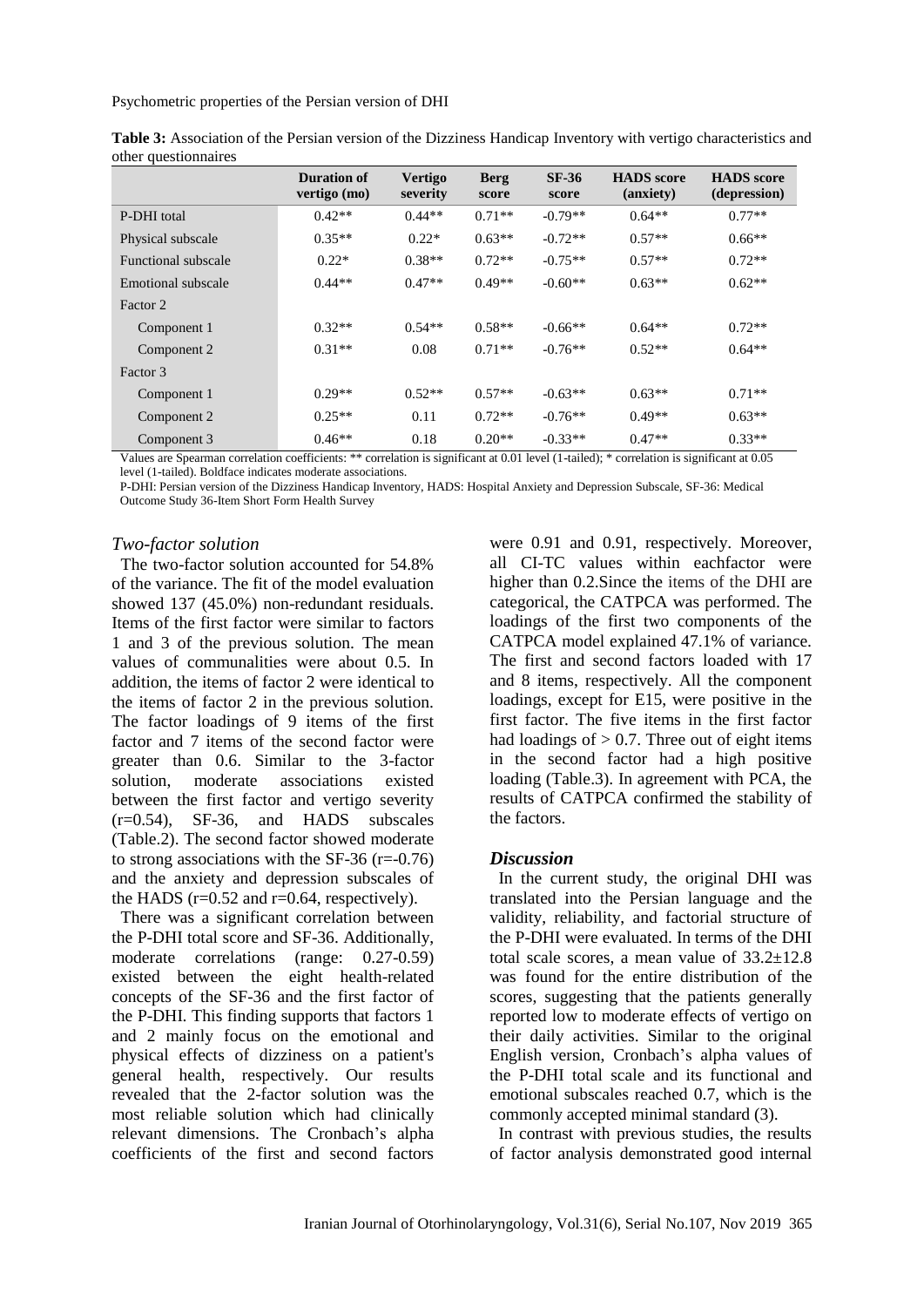consistency for two components in the 2-factor solution. This discrepancy can be due to differences in the sample and cultural factors. All CI-TCs obtained for the items in the 2-factor solution were higher than the recommended minimum value of 0.2. This finding is indicative of the accuracy of P-DHI just like that of the original test. The relative test-retest reliability of the total score of the P-DHI, and its subscales was excellent as indicated by the ICC values of> 0.90. This reliability is in accordance with that of the original version of DHI. The Bland-Altman plot did not show a systematic pattern; in other words, differences seemed to be random.

In this study, about 44% and 33% of the patients had peripheral or central vestibular disorders, respectively. This ratio has been reported differently across various studies. The study populations investigated by Kurre et al. (16) and Poon et al. (17) seem to be more comparable with our study population. The P-DHI total scale showed 16 points for the limits of agreement. In contrast with our result, Jacobson and Newman (3) indicated 18 points for the English version of the DHI. In this study, we assessed the correlation of the P-DHI with generic questionnaires (e.g., SF-36 and HADS). There were moderate associations which supported the good convergent validity of the P-DHI. In addition, the association between P-DHI and mBBS was moderate. This finding is in agreement with the results of previous studies (18-20).

It is a merit to indicate low to fair relationship between the P-DHI and selfperceived disability (vertigo severity). In 1980, the World Health Organization published the International Classification of Impairments, Disabilities and Handicaps (ICIDH). This organization revised the ICIDH in 1999 and defined handicap as the level of participation (21). "Participation is the nature and extent of a person's involvement in life situations in relationship to impairments, activities and contextual factors." We believe the DHI measure various subscales such as emotions which can be very handicapping. However, VAS for vertigo severity addresses the level of activity (disability).Our results showed the internal validity of the 2-factor solution, in which the first factor mainly consisted of emotional and functional items, and the second factor predominantly included physical items. Similar to our findings, A smundson et al. (22) and Vereeck et al. (23) reported two components. However, other researchers showed more than three components in the internal validity of DHI (4,16,17). The discrepancy between the results of our study and those of previous research may be due to the selected method for making a decision regarding item retention. It is known that the Kaiser's "eigenvalue greater than 1" rule sometimes overestimates the actual number of factors to retain. Horn's parallel analysis (PA) is an adaptation of the Kaiser criterion, which uses information from random samples, and a strong consensus exists on PA as the most accurate method (24). Despite the importance of factor retention decisions, only Vereeck et al. (23) utilized parallel analysis.

Our findings support the results of a study carried out by Jafarzadeh (4).Furthermore, we applied a confirmatory factor analysis to find functional relationships between the measures of different constructs. Reliability refers to the consistency or repeatability of a set of measurements. Reliability is tested by the testretest method and measures of internal consistency. To measure internal consistency, we used the intraclass correlations in addition to the Cronbach's alpha coefficient. The most important strength of our study is the application of parallel and factor analyses to assess the DHI. This facilitated the evaluation of the latent construct and measurement of reliability and validity among components. Moreover, we repeated factor analysis using categorical PCA that supported the stability of a dimension assessed by PCA.

One of the limitations of this study was that its sample size was small for performing subanalyses between patients with different diagnosis (peripheral versus central) and within different levels of vertigo disability. Therefore, the results should be interpreted with caution.

# *Conclusion*

Our results revealed that the P-DHI have good reliability and validity in the Iranian population. This study confirmed the measurement properties of the P-DHI as a discriminative and evaluative tool. Therefore, the P-DHI could be used to evaluate the course